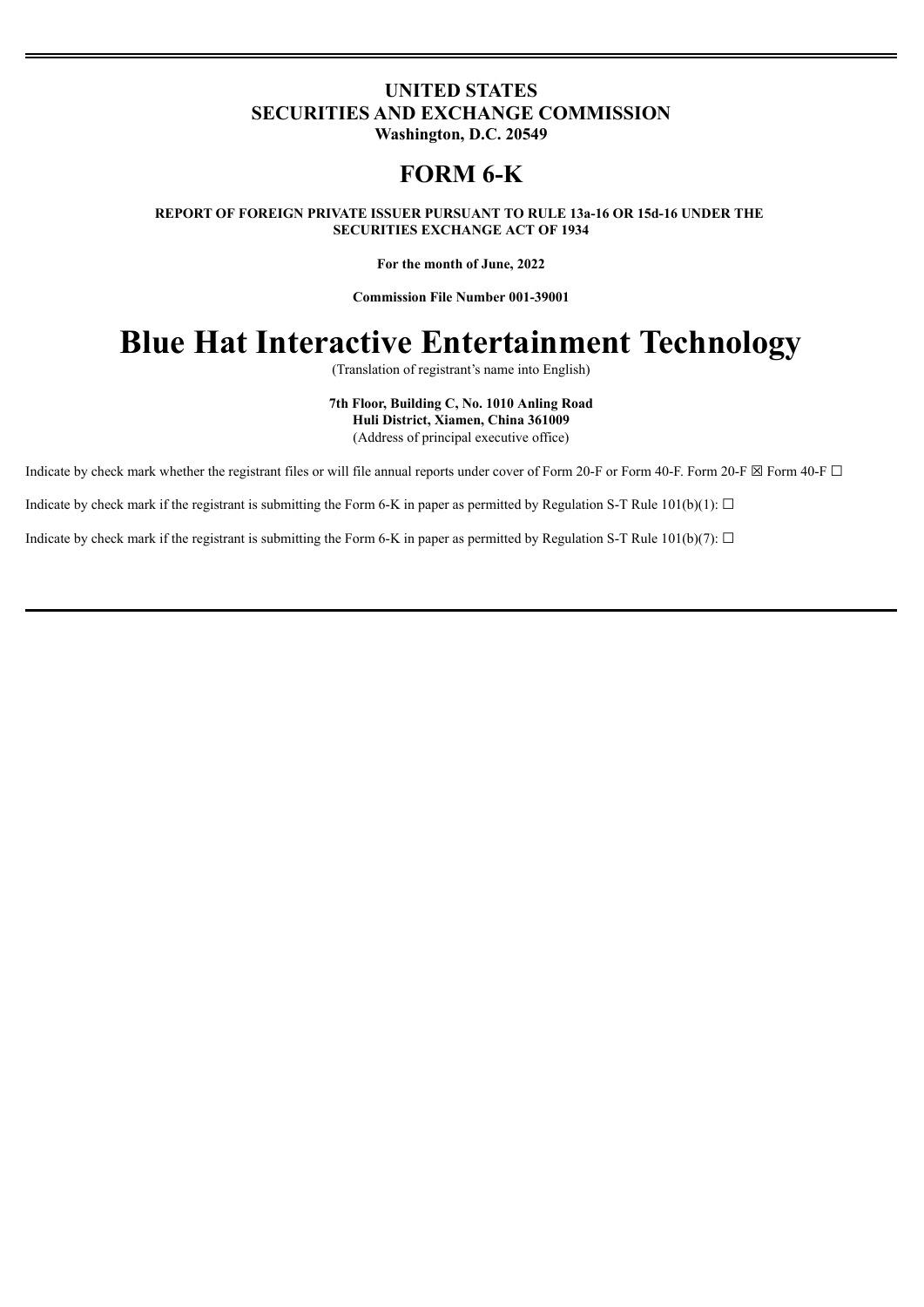Blue Hat interactive Entertainment Technology, a Cayman Islands company (the "Company") furnishes under the cover of Form 6-K the following:

**Exhibit No. Description of Exhibit** 99.1 Press Release dated June 15, 2022, announcing the Company has regained the Nasdaq Bid Price [Compliance](#page-3-0)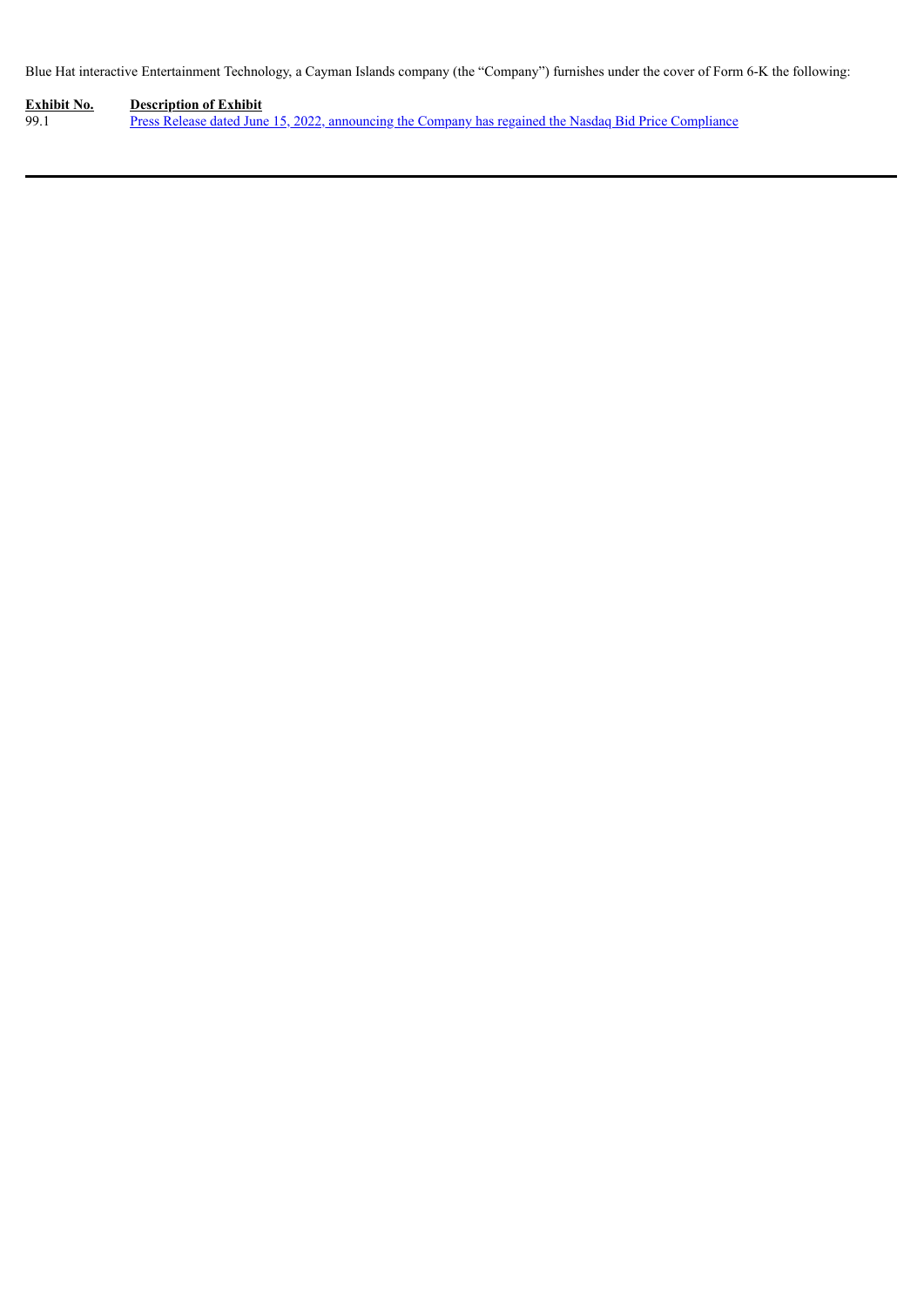### **SIGNATURES**

Pursuant to the requirements of the Securities Exchange Act of 1934, the registrant has duly caused this report to be signed on its behalf by the undersigned, thereunto duly authorized.

Date: June 15, 2022

### **BLUE HAT INTERACTIVE ENTERTAINMENT TECHNOLOGY**

By: /s/ Xiaodong Chen

Name: Xiaodong Chen Title: Chief Executive Officer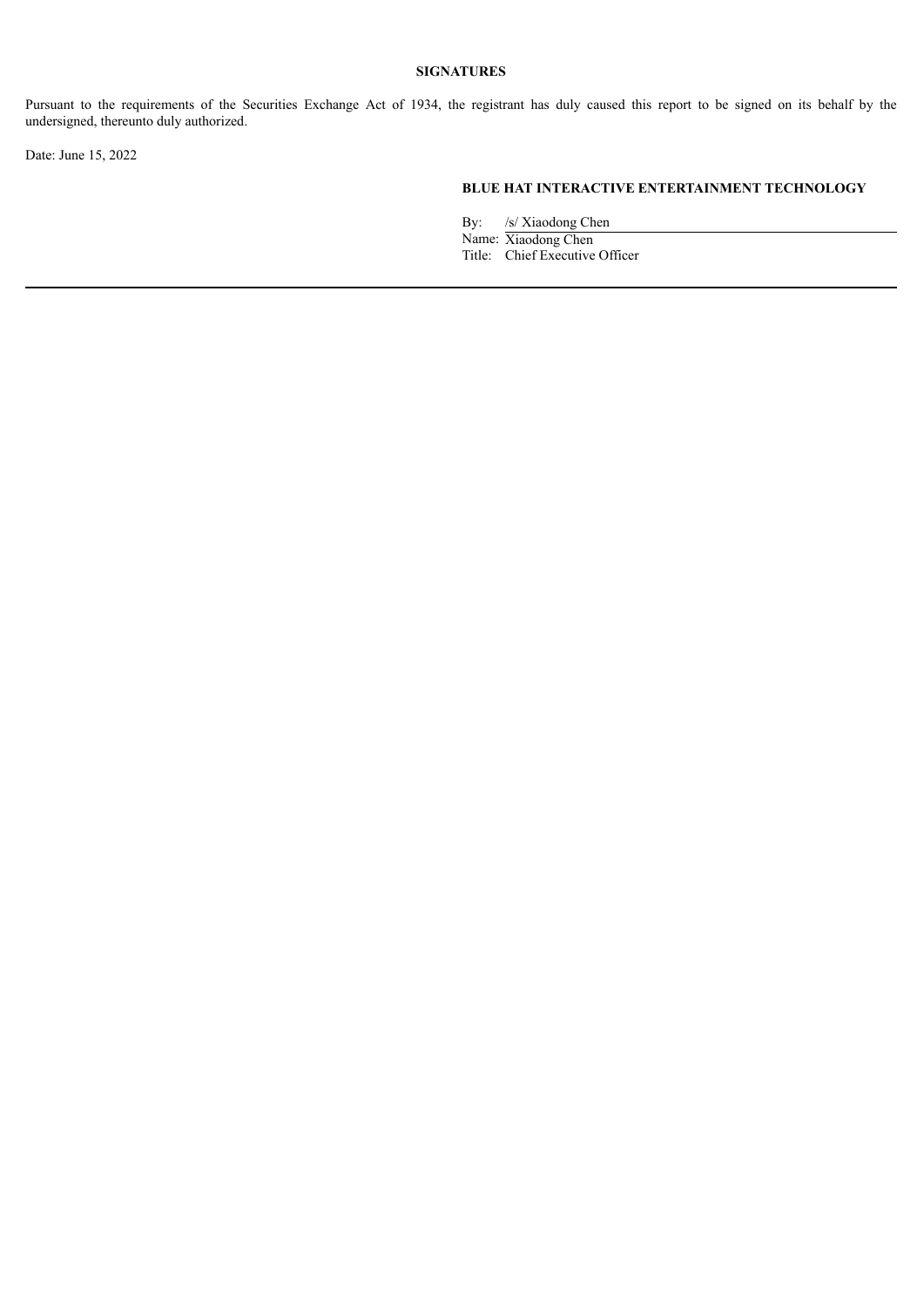<span id="page-3-0"></span>

#### **Blue Hat Regains Compliance with Nasdaq Minimum Bid Price Requirement**

Xiamen, China - June 15, 2022: Blue Hat Interactive Entertainment Technology ("Blue Hat" or the "Company") (NASDAQ: BHAT), a leading communication services and internet data center ("IDC") business provider, producer and developer, and an operator of mobile games and augmented reality ("AR") education curricula and products in China, today announced that on June 13, 2022 it received a letter (the "Letter") from the Listing Qualifications Department of Nasdaq Stock Market LLC notifying the Company that it has regained compliance with the Nasdaq Capital Market's minimum bid price requirement and the matter is closed.

On June 18, 2021, the Company was first notified by Nasdaq of its failure to maintain a minimum bid price of \$1.00 per share for 30 consecutive trading days under Nasdaq Listing Rules 5550(a)(2) and 5810(c)(3)(A), and was given its first 180-day extension, or until December 15, 2021 to regain compliance. On December 16, 2021, the Company received a second 180-day extension from Nasdaq or until June 13, 2022 to regain compliance. Effective May 27, 2022, the Company effected a 1-for-10 reverse stock split.

The Letter noted that as of June 10, 2022, Blue Hat evidenced a closing bid price of its ordinary shares at or greater than \$1.00 per share minimum requirement for the past 10 consecutive business days. Accordingly, Blue Hat has regained compliance with Nasdaq Marketplace Rule 5550(a)(2), and Nasdaq considers the matter closed.

#### **About Blue Hat**

Blue Hat Interactive Entertainment Technology is a leading communication services and IDC business provider as well as a producer, developer and operator of AR interactive entertainment games, toys and educational materials in China. Distinguished by its own proprietary technology, Blue Hat aims to create an engaging, interactive and immersive community for its users. For more information, please visit the Company's investor relations website at http://ir.bluehatgroup.com. The Company routinely provides important information on its website.

#### **Forward Looking Statement**

This release contains forward-looking statements within the meaning of Section 27A of the Securities Act of 1933, as amended and Section 21E of the Securities Exchange Act of 1934, as amended. All forward-looking statements are inherently uncertain as they are based on current expectations and assumptions concerning future events or future performance of the Company. Readers are cautioned not to place undue reliance on these forward-looking statements, which are only predictions and speak only as of the date hereof. In evaluating such statements, prospective investors should review carefully various risks and uncertainties identified in this release and matters set in the Company's SEC filings. These risks and uncertainties could cause the Company's actual results to differ materially from those indicated in the forward-looking statements.